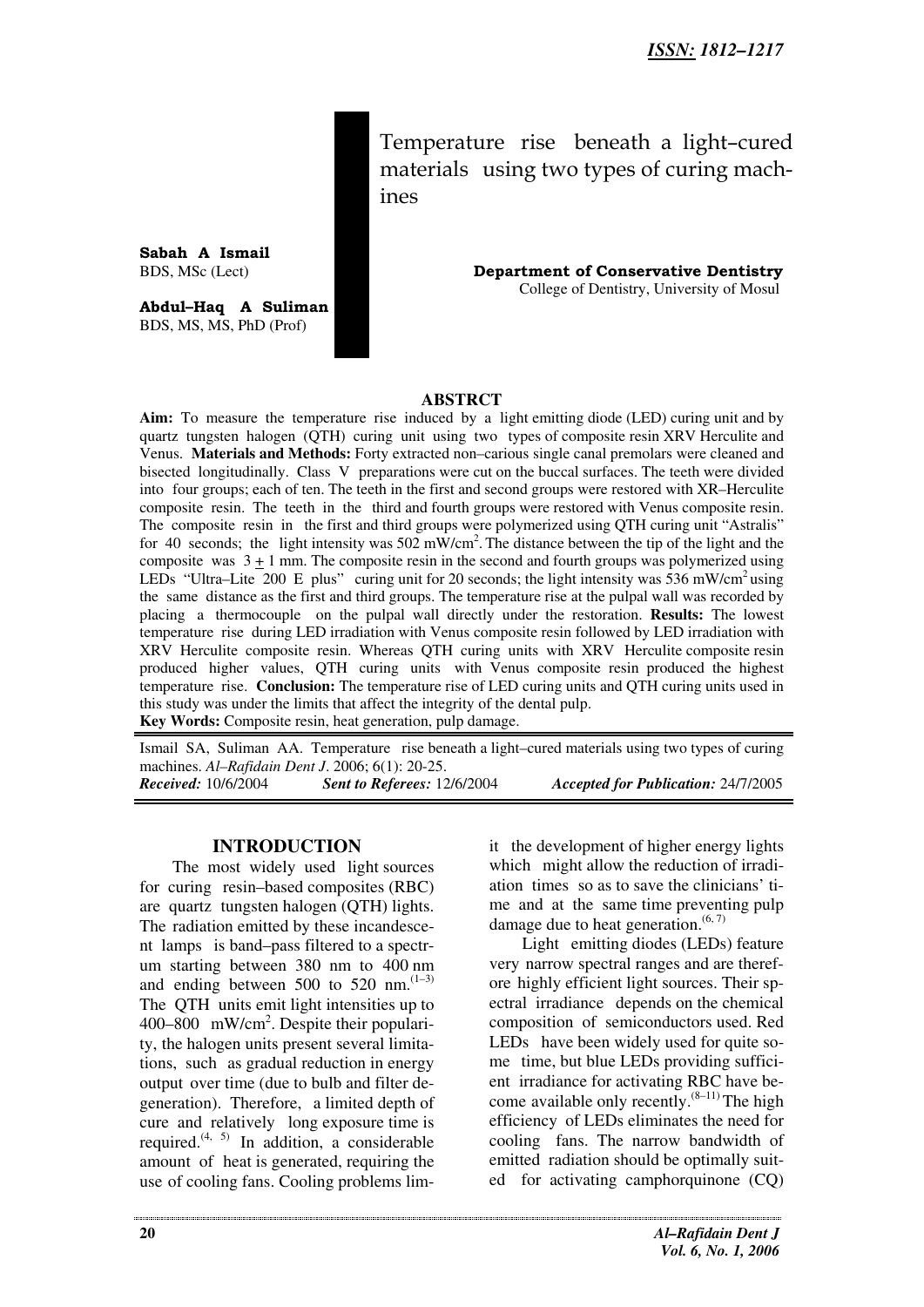the light sensitive material in RBC, but the alternative photo–initiators absorbing at shorter wavelengths will most likely not be sufficiently activated. Heating of the irradiated objects by LEDs unit is expected to be minimal. $(12)$ 

Because of the risk of thermal damage to the pulp, the temperature rise in restorations of light cured resin composites has been the subject of numerous studies. $^{(13-18)}$  The heat generation in a restoration of composite resin is caused partly by the conversion of double bonds in the resin, $^{(19)}$  and partly by the heat produced by the radiation.<sup> $(20-22)$ </sup> In QTH curing units, the heat generated by radiation is reduced by the use of heat absorbing filters. These filters are intended to remove the major part of the radiation outside the bulb range, in particular the radiation in the red and infrared ranges. $(23)$ 

The LED curing units are characterized by a relatively narrow emission spectrum, with wavelengths centered at the absorption maximum of CQ at  $470$  nm.<sup> $(24)$ </sup> Thus, very little radiation of longer wavelengths is present in the emitting light. This fact has been offered as an explanation for the finding that LED curing units in previous investigations have resulted in less heat generation than QTH curing units. $(17, 18)$ The resulting smaller temperature rise of light cured composite resin has been put forward as one of the clinical advantages of LED curing units.

The aim of this study was to measure the temperature rise induced by a LED curing unit and by QTH curing unit using two types of composite resin.



Figure (1): Quartz tungsten halogen curing unit "Astralis", tooth sample and the Digital Multimeter

# **MATERIALS AND METHODS**

Forty extracted non–carious single canal premolars were cleaned and bisected longitudinally. Class V preparations were cut on the buccal surfaces. The preparations were round in shape; the radius of  $4 +$ 0.2 mm. Depth of the preparation was varied to provide each tooth with remaining dentin thickness of  $2 + 0.1$  mm. The remaining dentin thickness was measured directly under the preparation with micrometer.

The teeth were divided into four groups of ten each. The teeth in the first and second groups were restored with XRV Herculite shade A2 (Kerr 1717, West Collins Orange, CA92867, USA) composite resin. The teeth in the third and fourth groups were restored with Venus shade A2 (Kerr 1717, West Collins Orange, CA92867, USA) composite resin.

The composite resin in the first and third groups were polymerized using QTH curing unit Astralis (Vivadent, Schann, Liechtenstein) (Figure 1) for 40 seconds. The light intensity was 502 mW/cm<sup>2</sup>. The light intensity was measured with curing radiometer Cromatest 7041 (Mega–Physikd– 76437–Rastatt–Germany). The distance between the tip of the light and the composite was  $3 + 1$  mm.

The composite resin in the second and fourth groups was polymerized using LED curing unit (Ultra–Lite 200E Plus, Taiwan) (Figure 2) for 20 seconds. The light intensity was 536 mW/cm<sup>2</sup>. The light intensity was measured with the same device. The distance between the tip of the light and the composite was  $3 \pm 1$  mm.



Figure (2): Light emitting diode " Ultra– Lite" curing unit, tooth sample and the Digital Multimeter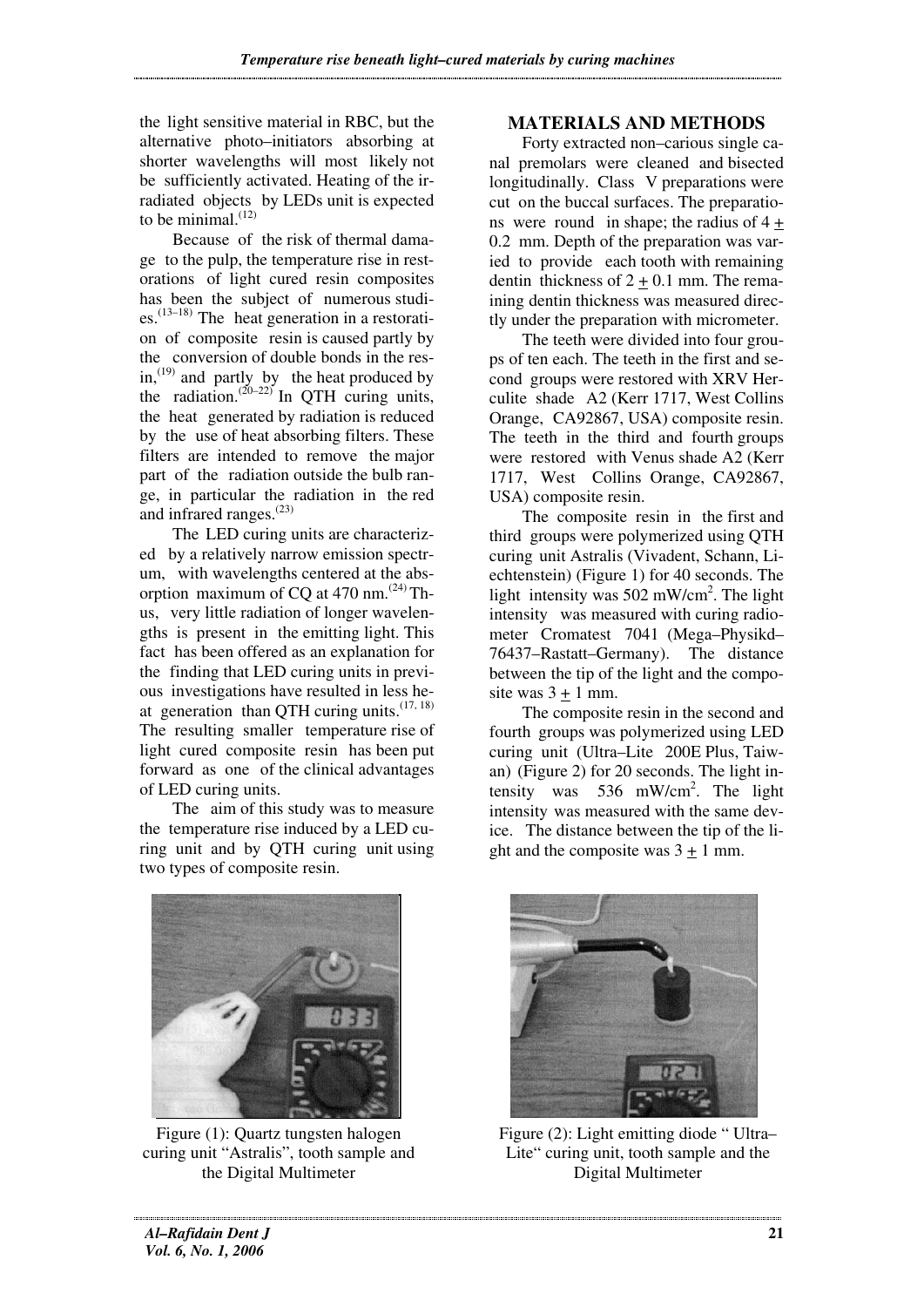The temperature rise at the pulpal wall was recorded by placing thermocouple on the pulpal wall directly under the restoration. Digital Multimeter (DT–830C, China) was used to measure the temperature rise. Room temperature was selected as the baseline temperature.

Statistical analysis of data included: Descriptive statistics, one way analysis of variance (ANOVA) and Duncan's Multiple Range Test at 5% level of significance.

#### **RESULTS**

The minimum, maximum, mean and standard deviations of temperature rise for each light cure unit with each composite resin were shown in Table (1). The ANO-VA for the tested groups (Table 2) showed significant differences between the tested groups. Duncan's Multiple Range Test for the tested groups showed the lowest temperature rise during LED irradiation with Venus composite resin followed by LED irradiation with XRV Herculite composite resin; whereas QTH curing units with XRV Herculite composite resin produced higher values. While QTH curing units with Venus composite resin produced the highest temperature rise.

| Table (1): Descriptive statistics of temperature rise for the all groups |  |  |
|--------------------------------------------------------------------------|--|--|
|                                                                          |  |  |

|                    | No. | Mean | $+SD$   | <b>Minimum</b> | <b>Maximum</b> |
|--------------------|-----|------|---------|----------------|----------------|
| LEDs-XRV-Herculite |     | L.40 | 0.51640 | 1.00           | 2.00           |
| QTH-XRV-Herculite  | 10  | 5.80 | 0.63246 | 5.00           | 7.00           |
| <b>LEDs–Venus</b>  | 10  | 1.30 | 0.48305 | 1.00           | 2.00           |
| <b>OTH-Venus</b>   | 10  | 6.70 | 0.94868 | 5.00           | 8.00           |

SD: Standard deviation, LED: Light emitting diode, QTH: Quartz tungsten Halogen.

Table (2): Analysis of variance and Duncan's Multiple Range Test

| for the tested groups |    |                |               |                 |                 |  |  |
|-----------------------|----|----------------|---------------|-----------------|-----------------|--|--|
|                       | df | Sum of         | <b>Mean</b>   | <b>F</b> –value | <i>p</i> –value |  |  |
|                       |    | <b>Squares</b> | <b>Square</b> |                 |                 |  |  |
| <b>Between Groups</b> | 3  | 244.200        | 81.400        | 180.889         | $0.000*$        |  |  |
| <b>Within Groups</b>  | 36 | 16.200         | 0.450         |                 |                 |  |  |
| <b>Total</b>          | 39 | 260.400        |               |                 |                 |  |  |

df: Degree of freedom

\* Significant difference existed at *p* < 0.05.

| <b>Groups</b>            | No. | Mean | $+SD$   | Duncan's<br>Grouping* |
|--------------------------|-----|------|---------|-----------------------|
| <b>LEDs–Venus</b>        | 10  | 1 30 | 0.48305 |                       |
| LEDs-XRV-Herculite       | 10  | 1.40 | 0.51640 | А                     |
| <b>OTH-XRV-Herculite</b> | 10  | 5.80 | 0.63246 | в                     |
| <b>OTH-Venus</b>         | 10  | 6.70 | 0.94868 |                       |

SD: Standard deviation

\*Means with different letters were statistically significant ( $p \le 0.05$ ).

Table (3) showed ANOVA for LED curing units for the two composite resins. There was no statistical difference in temperature rise for both composite resins when LED curing units were used.

Table (4) showed ANOVA for temperature rise between the two composite resins when QTH curing unit was used. There was a statistical difference in temperature rise for both composite resins. The QTH curing unit with XRV Herculite composite resin showed less temperature rise than QTH curing unit with Venus composite resin.

Regardless of resin composite type, it was shown that there was a statistical difference in temperature rise between LED and QTH lights (Table 5). The LED curing unit produced less temperature rise when compared to QTH curing units.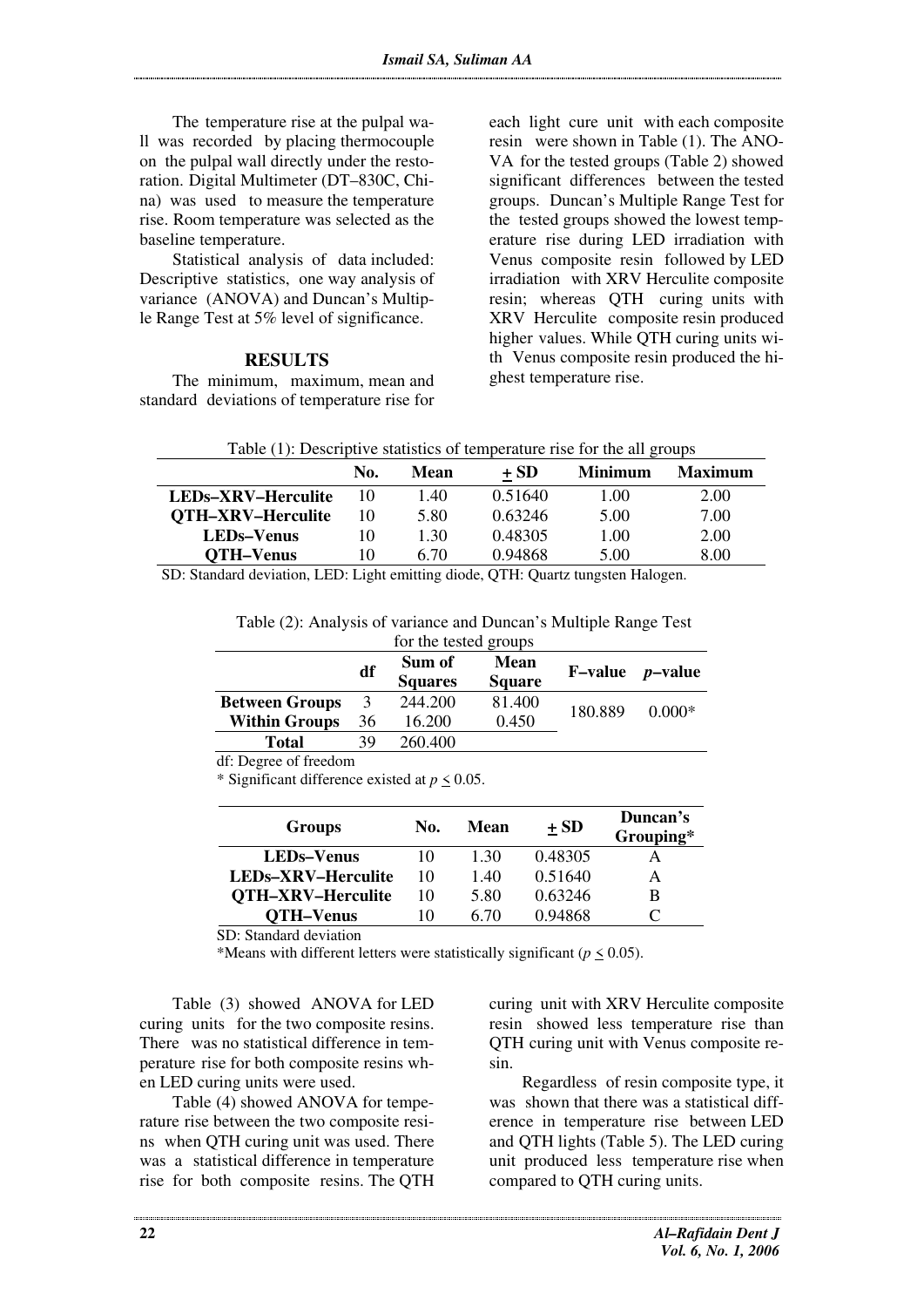|                       | df  | Sum of<br><b>Squares</b> | <b>Mean</b><br><b>Square</b> |       | $F-value$ <i>p</i> -value |
|-----------------------|-----|--------------------------|------------------------------|-------|---------------------------|
| <b>Between Groups</b> |     | 0.050                    | 0.050                        |       | 0.660                     |
| <b>Within Groups</b>  | 18  | 4.500                    | 0.250                        | 0.200 |                           |
| Total                 | 1 Q | 4.550                    |                              |       |                           |

Table (3): Analysis of variance for light emitting diode curing units for the two types of composite resin

df: Degree of freedom

\* No significant difference existed at *p* > 0.05.

Table (4): Analysis of variance for quartz tungsten halogen curing units for the two types of composite resin

| df | Sum of<br><b>Squares</b> | <b>Mean</b><br><b>Square</b> | $F-value$ <i>p</i> -value |        |
|----|--------------------------|------------------------------|---------------------------|--------|
|    | 4.050                    | 4.050                        |                           | 0.022* |
| 18 | 11.700                   | 0.650                        |                           |        |
| 19 | 15.750                   |                              |                           |        |
|    |                          |                              |                           | 6.231  |

df: Degree of freedom

\* Significant difference existed at *p* < 0.05.

| Table (5): Analysis of variance for light emitting diode curing unit   |  |
|------------------------------------------------------------------------|--|
| and quartz tungsten halogen curing unit for the two types of composite |  |

|                       | df | Sum of<br><b>Squares</b> | <b>Mean</b><br><b>Square</b> |         | $F-value$ <i>p</i> -value |
|-----------------------|----|--------------------------|------------------------------|---------|---------------------------|
| <b>Between Groups</b> |    | 240.100                  | 240.100                      |         | $0.000*$                  |
| <b>Within Groups</b>  | 38 | 20.300                   | 0.534                        | 449.448 |                           |
| Total                 | 39 | 260.400                  |                              |         |                           |
|                       |    |                          |                              |         |                           |

df: Degree of freedom

\* Significant difference existed at *p* < 0.05.

# **DISCUSSION**

It is commonly believed that temperature rise associated with certain dental producers have a serious effect on vitality of the dental pulp. Pulp temperature increases of 5.5 and 11.1 ºC in Macaca Rhesus monkeys caused 15% and 60% irreversible pulpitis, respectively.<sup> $(25)$ </sup> In the genesis of thermal damage, the extent of damage depends on the quality of heat transferred to the biological tissue. The transmission of heat is influenced by factors such as thermal conductiveness of the target, duration of the thermal impulse, contact surface, temperature and thermal capacity of the sour- $\text{ce}^{(26)}$ 

In the present study, the lowest temperature rise was found with LED curing unit used to cure Venus composite resin  $(1.3 + 0.48 \text{ °C})$ , then LED curing unit with XRV–Herculite composite resin  $(1.4 +$ 0.51 °C). Wang and Spencer<sup>(27)</sup> showed higher temperature rise (8.9 ºC) for LED curing units.

In the present study, the temperature rise in QTH curing unit with XRV–Herculite composite resin was  $5.8 + 0.63$  °C, while QTH curing unit with Venus composite resin showed the highest temperature rise  $(6.7 \pm 0.94 \text{ °C})$ . Sano *et al.*<sup>(28)</sup> showed similar temperature rise  $(7.1 \text{ °C})$  to this study for QTH, and also there are other studies that recorded higher temperature rise. $(29, 30)$ This may be due to experimental setup which tends to overestimate the thermal loading during polymerization, favoring larger temperature rise in the composite resin.

The temperature values measured in this study can not be directly applied to temperature changes *in vivo*. The reason is that the experimental setup of this study did not consider heat conduction within the tooth during *in situ* composite resin polymerization due to the effect of blood circulation in the pulp chamber $(31)$  and fluid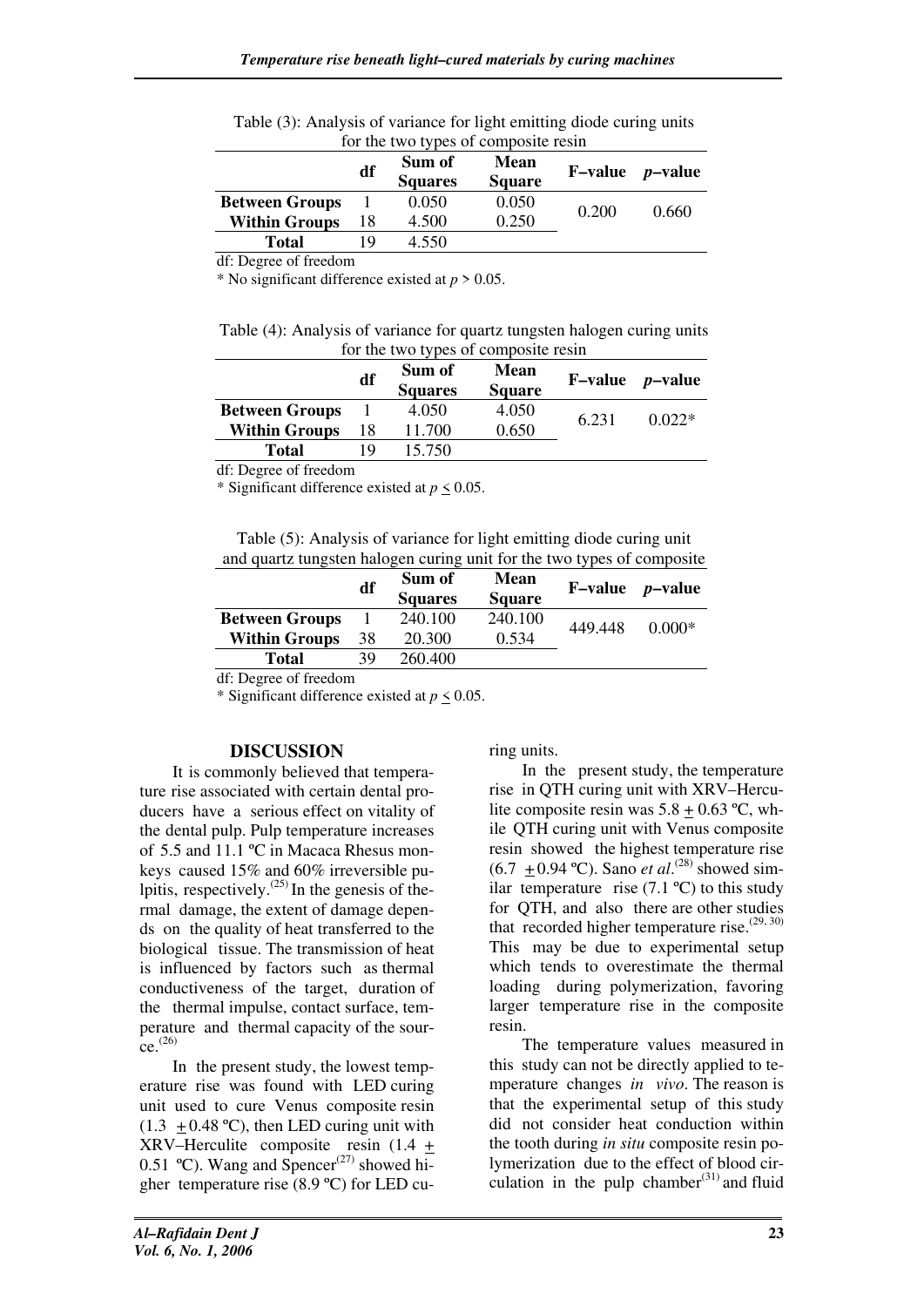motion in the dentinal tubules. Temperature exceeding 43 ºC causes stimulation of afferent nerve fibers in connection with a reactive increase of blood circulation which dissipates the heat advancing toward the pulp chamber. In addition, the surrounding periodontal tissues could promote heat connection *in vivo*, limiting the intrapulpal temperature rise.

Clinicians should be aware of potential thermal hazard to the pulp which might result from visible light curing of composite resins in deep cavities. A simple, but effective way to protect the pulp is to apply a cement base or lining material to the cavity floor.<sup> $(31)$ </sup> A 2–mm thick insulation layer of glass ionomer significantly reduces the intrapulpal temperature increase during composite resin polymerization.(31) However, placement of a cement base diminishes the dentinal surface area available for composite–to–dentin bonding, and therefore should be limited to deep cavities.

## **CONCLUSION**

The LED curing units produced less temperature rise than QTH curing units when both types of composite resins were used. The temperature rise of LED curing units and QTH curing units used in this study was under the limits that affect the integrity of the dental pulp.

### **REFERENCES**

- 1. Monseley H, Strang R, Stephen KW. An assessment of visible light polymerization sources. *J Oral Rehabil*. 1986; 13: 215-224.
- 2. Satrom KD, Morris MA, Crigger LP. Potential retinal hazards of visible light photopolymerization units. *J Dent Res*. 1978; 57: 731-736.
- 3. Lee SY, Chiu CH, Boghosian A, Geener EH. Radiometric and spectroradiometric comparison of power outputs of five visible light curing units. *J Dent*. 1993; 21: 373-377.
- 4. Cook WD. Spectral distributions of dental photopolymerization sources. *J Dent Res*. 1982; 61: 1436-1438.
- 5. Nomoto R, Uchida K, Hiraswa T. Effect of light intensity on polymerization of light cured composite resin. *Dent Mater*. 1994; 10: 198-205.
- 6. Lovell LG, Lu H, Elliott JE, Stanabury JW, Bowman CN. The effect of cure rate on the mechanical properties of dental resins. *Dent Mater*. 2001; 17: 504- 511.
- 7. Bouschlicher MR, Rueggeberg FA, Boyer DB. Effect of ramped light intensity on polymerization force and conversion in a photoactivated composite. *J Esthet Dent*. 2000; 12: 328-339.
- 8. Uno S, Asmussen E. Marginal adaptation of a restorative resin polymerized at reduced rate. *Scand J Dent Res*. 1991; 99: 440-444.
- 9. Felzer AJ, Dooren LH, de Gee AJ, Davidson CL. Influence of light intensity on polymerization shrinkage and integrity of restoration cavity interface. *Eur J Oral Sci*. 1995; 103: 322-326.
- 10. Davidson–Kaban SS, Davidson CL, Felzer AJ, de Gee AJ, Erdilek N. The effect of curing light variations on bulk curing and wall–to–wall quality of two types and various shades of resin composite. *Dent Mater*. 1997; 13: 34-352.
- 11. Unterbrink GL, Muessner R. Influence of light intensity on two restorative systems. *J Dent*. 1995; 23: 183-189.
- 12. Mehl A, Kickel R, Kunzelmann KH. Physical properties and gap formation of light cured composites with and without soft start polymerization. *J Dent*. 1997; 25: 321-330.
- 13. Hanesen EK, Asmussen E. Correlation between depth of cure and temperature rise of light activated resin. *Scand J Dent Res*. 1993; 101: 176-179.
- 14. Shortall AC, Harrington E. Temperature rise during polymerization of light activated resin composite. *J Oral Rehabil*. 1998; 25: 908-913.
- 15. Hannig M, Bott B. *In vitro* pulp chamber temperatures rise during composite resin polymerization with various light curing sources. *Dent Mater*. 1999; 15: 272-281.
- 16. Loney RW, Price RB. Temperature transmission of high–output light–curing units through dentin. *Oper Dent*. 2001; 26: 516-520.
- 17. Knezevic A, Tarle Z, Meniga A, Sutalo J, Pichler G, Ristic M. Degree of conversion and temperature rise during polymerization of composite resin sample with blue diodes. *J Oral Rehabil*. 2001;